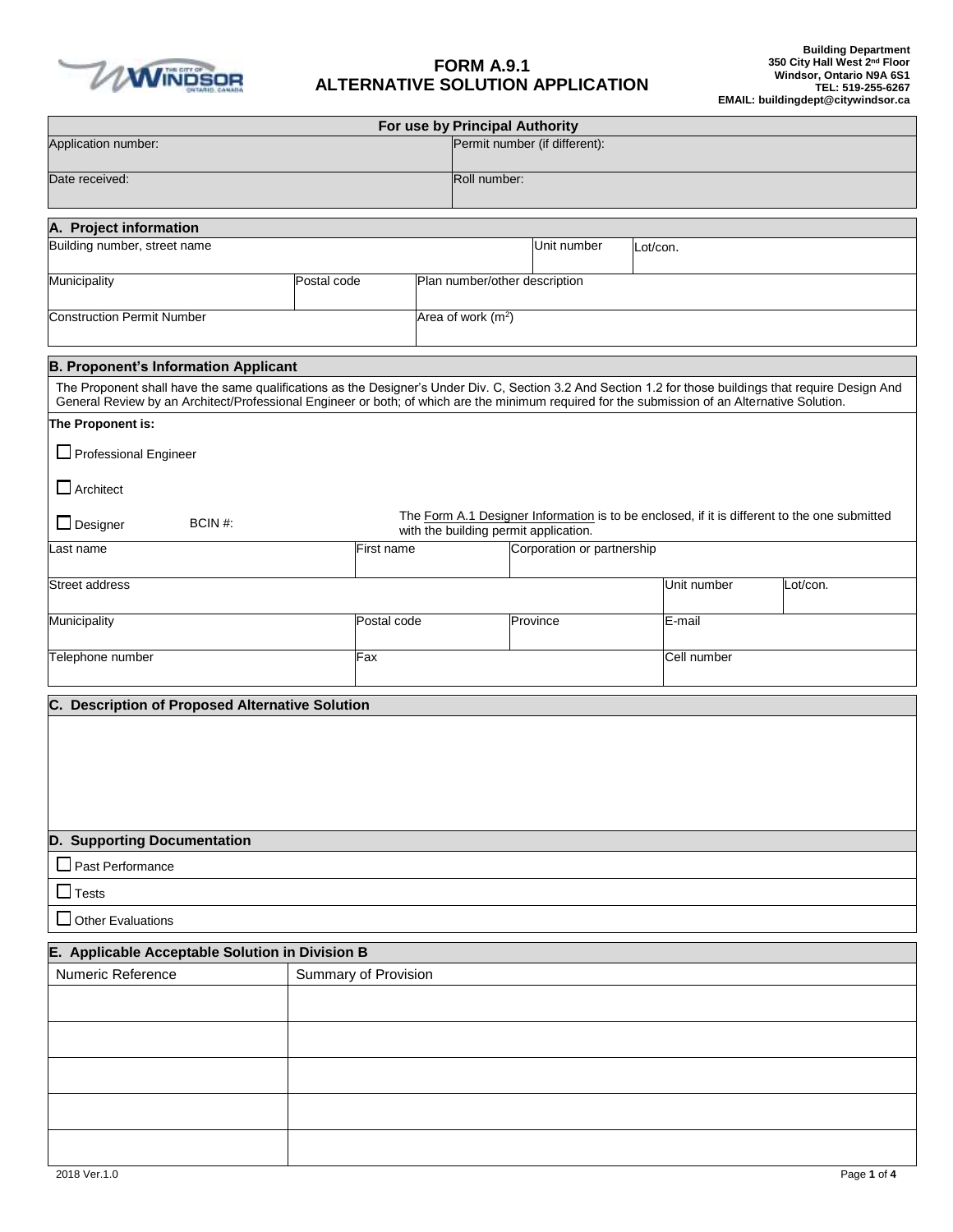| Sentence               | F.S.                                         | F. Identification of Functional Statements/Objectives/"Areas of Performance"<br>Objective | Summary of "Area of Performance" |
|------------------------|----------------------------------------------|-------------------------------------------------------------------------------------------|----------------------------------|
|                        |                                              |                                                                                           |                                  |
|                        |                                              |                                                                                           |                                  |
|                        |                                              |                                                                                           |                                  |
|                        |                                              |                                                                                           |                                  |
|                        |                                              |                                                                                           |                                  |
|                        |                                              |                                                                                           |                                  |
|                        |                                              |                                                                                           |                                  |
|                        |                                              |                                                                                           |                                  |
|                        |                                              |                                                                                           |                                  |
|                        |                                              |                                                                                           |                                  |
|                        |                                              |                                                                                           |                                  |
|                        |                                              |                                                                                           |                                  |
|                        |                                              |                                                                                           |                                  |
|                        | <b>G. Evaluation of Level of Performance</b> |                                                                                           |                                  |
| Division B Provisions: |                                              |                                                                                           | Proposed Alternative Solution:   |
|                        |                                              |                                                                                           |                                  |
|                        |                                              |                                                                                           |                                  |
|                        |                                              |                                                                                           |                                  |
|                        |                                              |                                                                                           |                                  |
|                        |                                              |                                                                                           |                                  |
|                        |                                              |                                                                                           |                                  |
|                        |                                              |                                                                                           |                                  |
|                        |                                              |                                                                                           |                                  |
|                        |                                              |                                                                                           |                                  |
|                        |                                              |                                                                                           |                                  |
|                        |                                              |                                                                                           |                                  |
|                        |                                              |                                                                                           |                                  |
|                        |                                              |                                                                                           |                                  |
|                        |                                              |                                                                                           |                                  |
|                        |                                              |                                                                                           |                                  |
|                        |                                              |                                                                                           |                                  |
|                        |                                              |                                                                                           |                                  |
|                        |                                              |                                                                                           |                                  |
|                        |                                              |                                                                                           |                                  |
|                        |                                              |                                                                                           |                                  |
|                        |                                              |                                                                                           |                                  |
|                        |                                              |                                                                                           |                                  |
|                        |                                              |                                                                                           |                                  |
|                        |                                              |                                                                                           |                                  |
|                        |                                              |                                                                                           |                                  |
|                        |                                              |                                                                                           |                                  |
|                        |                                              |                                                                                           |                                  |
|                        |                                              |                                                                                           |                                  |
|                        |                                              |                                                                                           |                                  |
|                        |                                              |                                                                                           |                                  |
|                        |                                              |                                                                                           |                                  |
|                        |                                              |                                                                                           |                                  |
|                        |                                              |                                                                                           |                                  |
|                        |                                              |                                                                                           |                                  |
|                        |                                              |                                                                                           |                                  |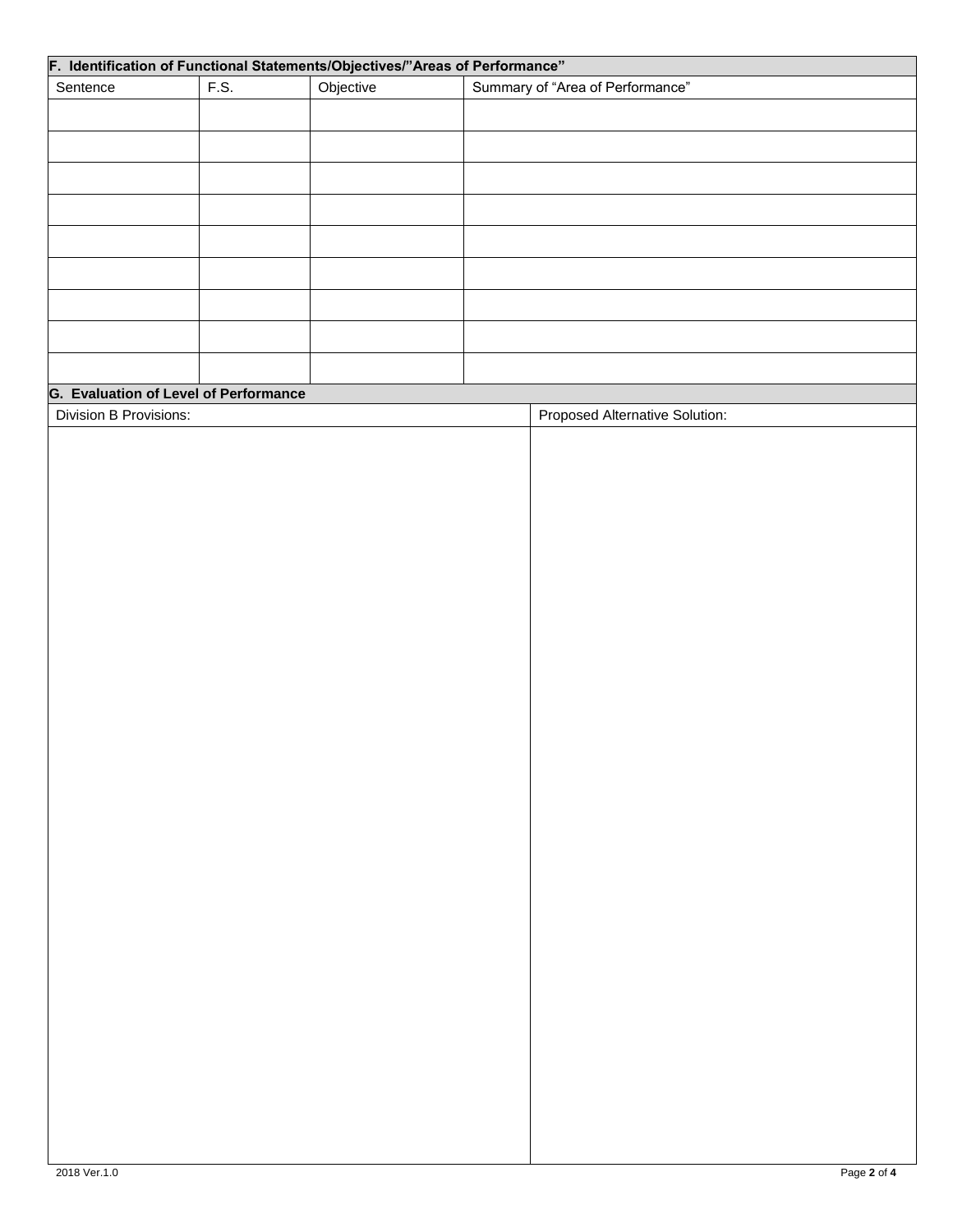|  |  |  | H. Relevant Assumptions, Limiting or Restricting Factors |  |  |  |
|--|--|--|----------------------------------------------------------|--|--|--|
|--|--|--|----------------------------------------------------------|--|--|--|

**H. Additional Comments for the Proposed Alternative Solution** 

| <b>Declaration of Proponent and Designer</b><br>Ш.                                                                                                                                                                                                                                                                                                                    |                                                           |
|-----------------------------------------------------------------------------------------------------------------------------------------------------------------------------------------------------------------------------------------------------------------------------------------------------------------------------------------------------------------------|-----------------------------------------------------------|
| <b>Print Name</b>                                                                                                                                                                                                                                                                                                                                                     | Proponent for the Alternative Solution, certify that:     |
| 1. The information contained in this application, attached schedules and forms, attached plans and specifications, and other attached<br>documentation is true to the best of my knowledge.<br>2. The proposed Alternative Solution will achieve the same level of performance required by the applicable solution in accordance with<br>1.2.1.1.(1)(b) of Division A |                                                           |
| Signature                                                                                                                                                                                                                                                                                                                                                             | Date                                                      |
| <b>Print Name</b><br>certify that I have reviewed the proposed Alternative Solution and agree with the above Proponent's statements.                                                                                                                                                                                                                                  | Designer responsible for the Building Permit Application, |
| Signature                                                                                                                                                                                                                                                                                                                                                             | Date                                                      |

Personal information contained in this form and schedules is collected under the authority of subsection 8(1.1) of the *Building Code Act, 1992*, and will be used in the administration and enforcement of the *Building Code Act, 1992*. Questions about the collection of personal information may be addressed to: a) the Chief Building Official of the municipality or upper-tier municipality to which this application is being made, or, b) the inspector having the powers and duties of a chief building official in relation to sewage systems or plumbing for an upper-tier municipality, board of health or conservation authority to whom this application is made, or, c) Director, Building and Development Branch, Ministry of Municipal Affairs and Housing 777 Bay St., 2nd Floor. Toronto, M5G 2E5 (416) 585-6666.